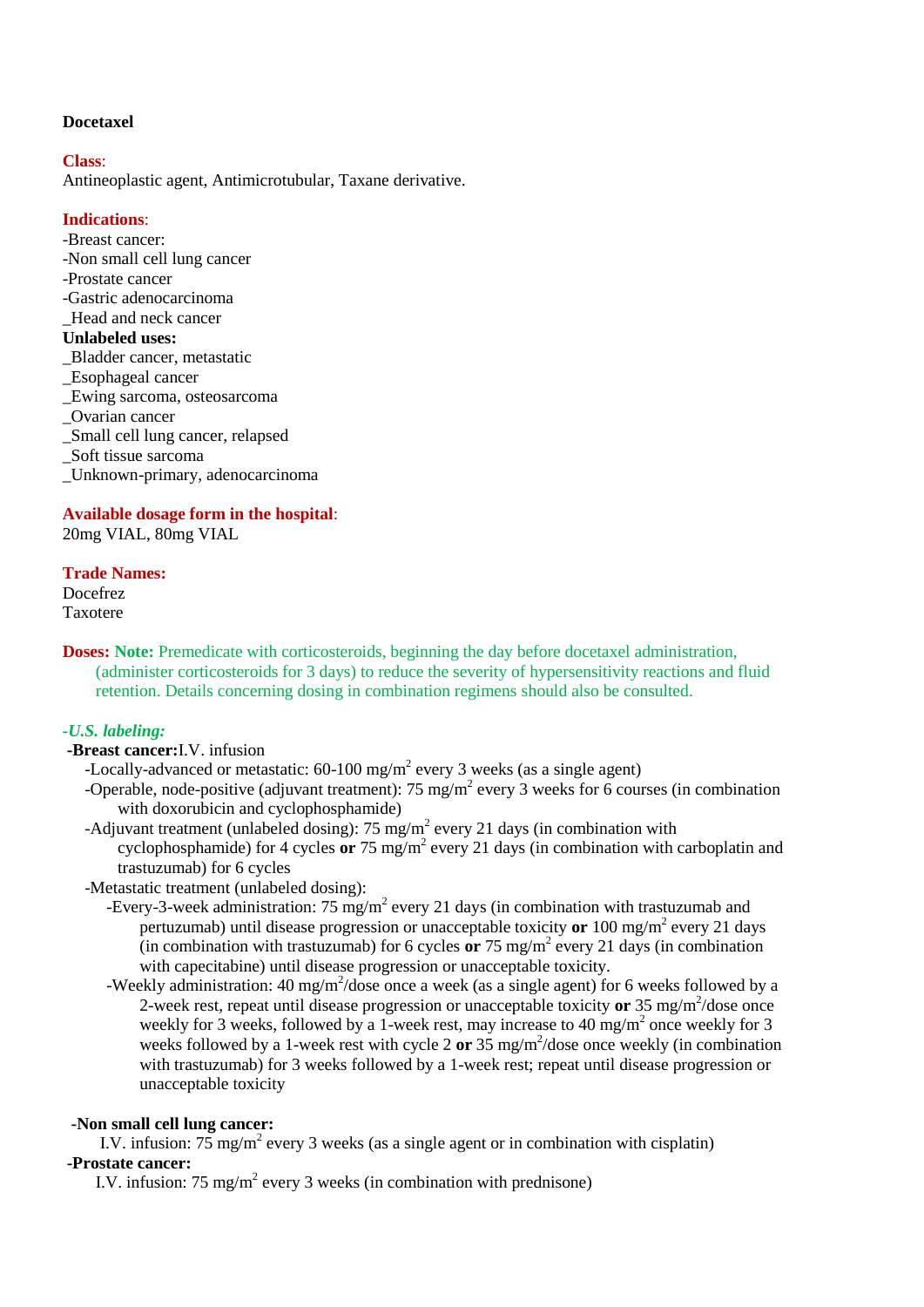#### **-Gastric adenocarcinoma:**

-I.V. infusion: 75 mg/m<sup>2</sup> every 3 weeks (in combination with cisplatin and fluorouracil).

- -Sequential chemotherapy and chemoradiation (unlabeled dosing): Induction: 75 mg/m<sup>2</sup> on days 1 and 22 (in combination with cisplatin) for 2 cycles, followed by chemoradiation:  $20 \text{ mg/m}^2$  weekly for 5 weeks (in combination with cisplatin and radiation)
- -Locally-advanced or metastatic disease (unlabeled dosing): 50 mg/m<sup>2</sup> on day 1 every 2 weeks (in combination with fluorouracil, leucovorin, and oxaliplatin) until disease progression or unacceptable toxicity up to a maximum of 8 cycles.
- **-Head and neck cancer:** I.V. infusion: 75 mg/m<sup>2</sup> every 3 weeks (in combination with cisplatin and fluorouracil) for 3 or 4 cycles, followed by radiation therapy.

#### *Canadian labeling:*

#### **-Breast cancer:** I.V. infusion:

- *-Locally-advanced or metastatic:* 75 mg/m<sup>2</sup> (as combination therapy) **or** 100 mg/m<sup>2</sup> (as a single agent) every 3 weeks
- *-Operable, node-positive (adjuvant treatment):* 75 mg/m<sup>2</sup> every 3 weeks for 6 courses (in combination with doxorubicin and cyclophosphamide)
- **-Nonsmall cell lung cancer (locally-advanced or metastatic), ovarian cancer (metastatic), head**  and neck cancer (recurrent and/or metastatic): I.V. infusion:  $75 \text{ mg/m}^2$  (as combination therapy) **or** 100 mg/m<sup>2</sup> (as a single agent) every 3 weeks
- **-Prostate cancer (hormone-refractory, metastatic):** I.V. infusion: 75 mg/m<sup>2</sup> every 3 weeks (in combination with prednisone or prednisolone)

#### *Unlabeled uses:*

**-Bladder cancer, metastatic (unlabeled use) ):** I.V. infusion: 100 mg/m<sup>2</sup> every 3 weeks (as a single agent) **or** 35 mg/m<sup>2</sup> on days 1 and 8 of a 21-day cycle (in combination with gemcitabine and cisplatin) for at least 6 cycles or until disease progression or unacceptable toxicity.

#### **-Esophagealcancer(unlabeleduse)**:I.V.infusion:

-Sequential chemotherapy and chemoradiation: Induction: 75 mg/m<sup>2</sup> on days 1 and 22 (in combination with cisplatin) for 2 cycles, followed by chemoradiation: 20 mg/m<sup>2</sup> weekly for 5 weeks (in combination with cisplatin and radiation).

- *Definitive chemoradiation*: 60 mg/m<sup>2</sup> on days 1 and 22 (in combination with cisplatin and radiation) for 1 cycle (Li, 2010).
- *Locally-advanced or metastatic disease*: 75 mg/m<sup>2</sup> on day 1 every 3 weeks (in combination with cisplatin and fluorouracil) **or** 50 mg/m<sup>2</sup> on day 1 every 2 weeks (in combination with fluorouracil, leucovorin, and oxaliplatin) until disease progression or unacceptable toxicity up to a maximum of 8 cycles **or** 35 mg/m<sup>2</sup> weekly for 8 weeks (in combination with cisplatin, fluorouracil, and radiotherapy; neoadjuvant setting).
- **-Ewing sarcoma, osteosarcoma (recurrent or progressive; unlabeled uses):** 100 mg/m<sup>2</sup> on day 8 of a 21-day cycle (in combination with gemcitabine)
- **-Ovarian cancer (unlabeled use in U.S.)** I.V. infusion: 60 mg/m<sup>2</sup> every 3 weeks (in combination with carboplatin) **or** 75 mg/m<sup>2</sup> every 3 weeks (in combination with carboplatin) **or** 35 mg/m<sup>2</sup> (maximum dose: 70 mg) weekly for 3 weeks followed by a 1-week rest (in combination with carboplatin)
- **-Small cell lung cancer, relapsed (unlabeled use):** I.V. infusion: 100 mg/m<sup>2</sup> every 3 weeks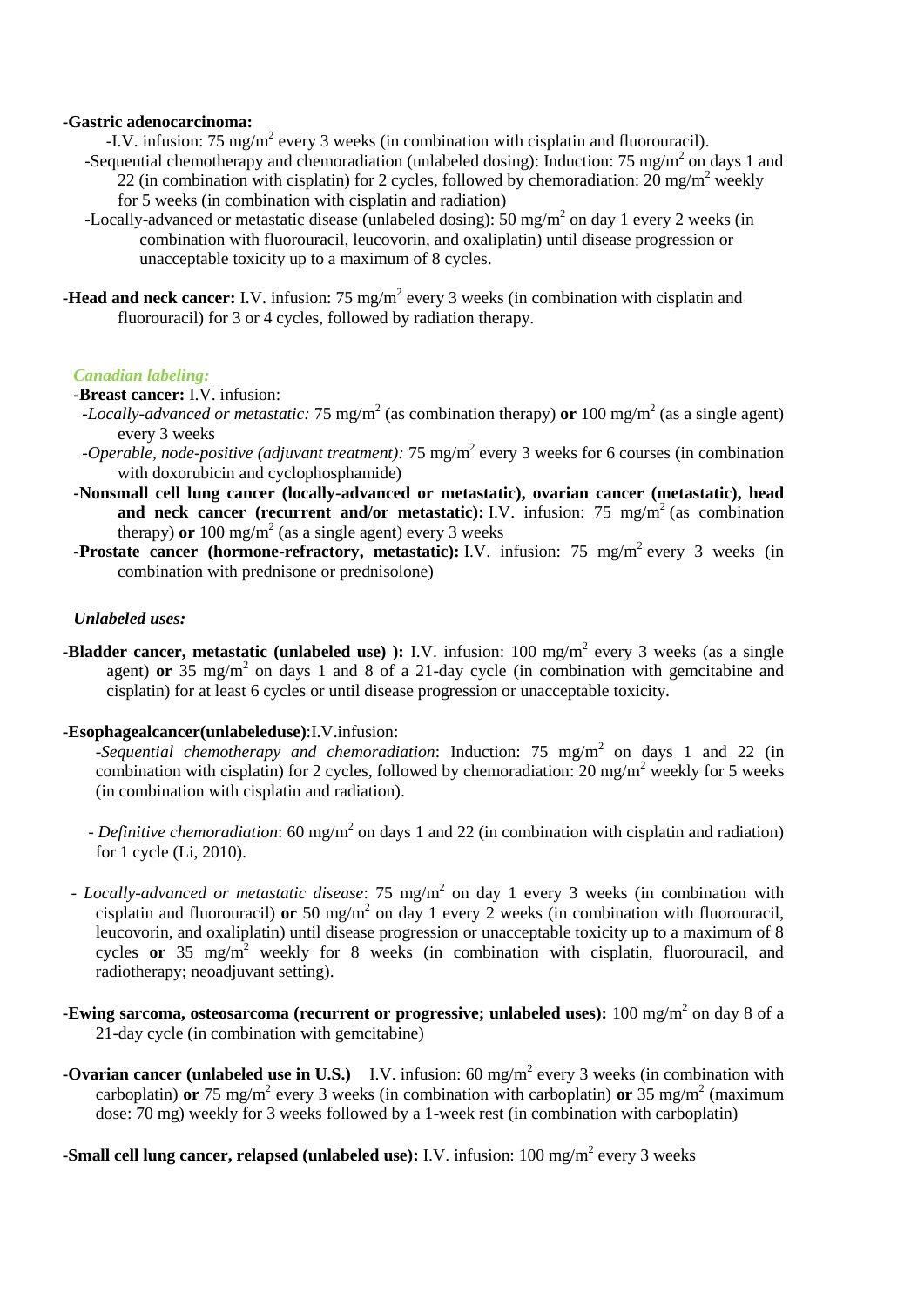- **-Soft tissue sarcoma (unlabeled use):** I.V. infusion: 100 mg/m<sup>2</sup> on day 8 of a 3-week treatment cycle (in combination with gemcitabine and filgrastim or pegfilgrastim)
- **-Unknown-primary, adenocarcinoma (unlabeled use):**I.V. infusion: 65 mg/m<sup>2</sup> every 3 weeks (in combination with carboplatin) (Greco, 2000) **or** 75 mg/m<sup>2</sup> on day 8 of a 3-week treatment cycle (in combination with gemcitabine) for up to 6 cycles (Pouessel, 2004) **or** 60 mg/m<sup>2</sup> on day 1 of a 3week treatment cycle (in combination with cisplatin) .
- -*Dosing adjustment for concomitant CYP3A4 inhibitors*: Avoid the concomitant use of strong CYP3A4 inhibitors with Docetaxel. If concomitant use of a strong CYP3A4 inhibitor cannot be avoided, consider reducing the Docetaxel dose by 50% (based on limited pharmacokinetic data).

## **Geriatric**

Refer to adult dosing.

## **Renal Impairment:**

Renal excretion is minimal  $(-6%)$ , therefore, the need for dosage adjustments for renal dysfunction is unlikely (Janus, 2010; Li, 2007). Not removed by hemodialysis, may be administered before or after hemodialysis (Janus, 2010).

## **Hepatic Impairment:**

## *U.S. labeling:*

-Total bilirubin greater than the ULN, or AST and/or ALT >1.5 times ULN concomitant with alkaline phosphatase >2.5 times ULN: Use is not recommended.

Hepatic impairment dosing adjustment specific for gastric or head and neck cancer:

- AST/ALT >2.5 to  $\leq$ 5 times ULN and alkaline phosphatase  $\leq$ 2.5 times ULN: Administer 80% of dose
- AST/ALT  $>1.5$  to  $\leq$ 5 times ULN and alkaline phosphatase  $\geq$ 2.5 to  $\leq$ 5 times ULN: Administer 80% of dose
- AST/ALT >5 times ULN and /or alkaline phosphatase >5 times ULN: Discontinue Docetaxel**/**

*Canadian labeling:* **Note:** Dosing recommendations when used as a single agent; dosage adjustment when used as part of combination therapy not provided in manufacturer's labeling.

- AST and/or ALT  $>1.5$  times ULN and alkaline phosphatase  $>2.5$  times ULN: Reduce dose from 100 mg/m<sup>2</sup> to 75 mg/m<sup>2</sup>
- Serum bilirubin >ULN and/or AST and  $ALT > 3.5$  times ULN associated with alkaline phosphatase >6 times ULN: Avoid use unless strictly indicated.
- Severe hepatic impairment: Use is contraindicated.

# *The following adjustments have also been used (Floyd, 2006):*

- Transaminases 1.6-6 times ULN: Administer 75% of dose.
- Transaminases >6 times ULN: Use clinical judgment.

#### **Dosing: Obesity**

*ASCO Guidelines for appropriate chemotherapy dosing in obese adults with cancer:* Utilize patient's actual body weight (full weight) for calculation of body surface area- or weight-based dosing, particularly when the intent of therapy is curative; manage regimen-related toxicities in the same manner as for nonobese patients; if a dose reduction is utilized due to toxicity, consider resumption of full weight-based dosing with subsequent cycles, especially if cause of toxicity (eg, hepatic or renal impairment) is resolved (Griggs, 2012).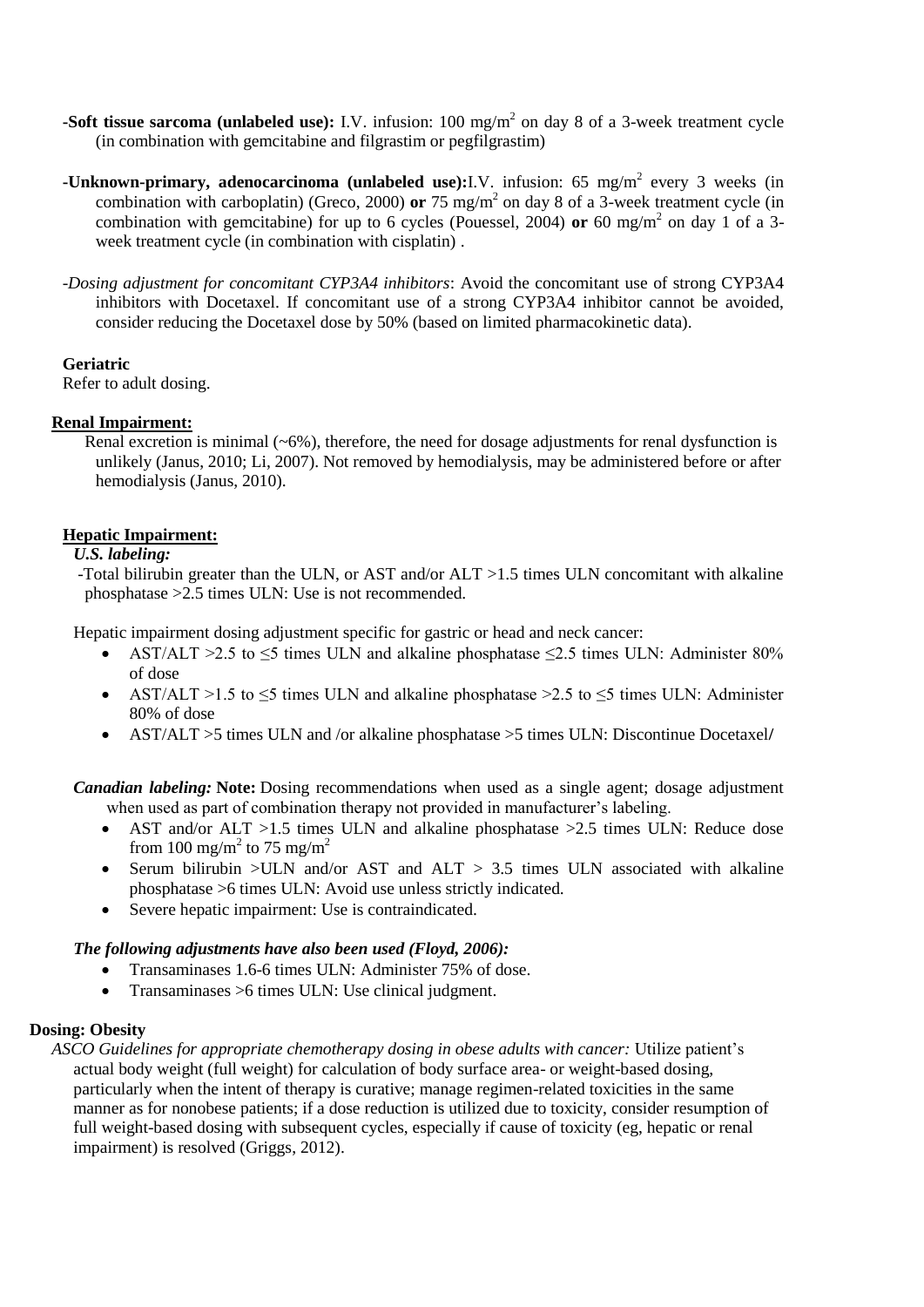## **Dosing: Adjustment for Toxicity**

- Note: Toxicity includes febrile neutropenia, neutrophils <500/mm<sup>3</sup> for >1 week, severe or cumulative cutaneous reactions; in nonsmall cell lung cancer, this may also include platelet nadir  $\langle 25,000/\text{mm}^3$  and other grade 3/4 nonhematologic toxicities.
- **-Breast cancer (single agent):** Patients dosed initially at 100 mg/m<sup>2</sup>; reduce dose to 75 mg/m<sup>2</sup>; Note: If the patient continues to experience these adverse reactions, the dosage should be reduced to 55 mg/m<sup>2</sup> or therapy should be discontinued; discontinue for peripheral neuropathy  $\geq$  grade 3. Patients initiated at 60  $mg/m<sup>2</sup>$  who do not develop toxicity may tolerate higher doses.
- **-Breast cancer, adjuvant treatment (combination chemotherapy):** TAC regimen should be administered when neutrophils are  $\geq$ 1500/mm<sup>3</sup>. Patients experiencing febrile neutropenia should receive G-CSF in all subsequent cycles. Patients with persistent febrile neutropenia (while on G-CSF), patients experiencing severe/cumulative cutaneous reactions, moderate neurosensory effects (signs/symptoms) or grade 3 or 4 stomatitis should receive a reduced dose  $(60 \text{ mg/m}^2)$  of docetaxel. Discontinue therapy with persistent toxicities after dosage reduction.

#### **-Nonsmall cell lung cancer:**

-Monotherapy: Patients dosed initially at  $75 \text{ mg/m}^2$  should have dose held until toxicity is resolved, then resume at 55 mg/m<sup>2</sup>; discontinue for peripheral neuropathy  $\geq$  grade 3.

-Combination therapy (with cisplatin): Patients dosed initially at 75 mg/m<sup>2</sup> should have the docetaxel dosage reduced to  $65 \text{ mg/m}^2$  in subsequent cycles; if further adjustment is required, dosage may be reduced to 50 mg/m<sup>2</sup>

- **-Prostate cancer:** Reduce dose to 60 mg/m<sup>2</sup>; discontinue therapy if toxicities persist at lower dose.
- **-Gastric cancer, head and neck cancer: Note:** Cisplatin may require dose reductions/therapy delays for peripheral neuropathy, ototoxicity, and/or nephrotoxicity. Patients experiencing febrile neutropenia, documented infection with neutropenia or neutropenia >7 days should receive G-CSF in all subsequent cycles. For neutropenic complications despite G-CSF use, further reduce dose to 60 mg/m<sup>2</sup>. Dosing with neutropenic complications in subsequent cycles should be further reduced to 45 mg/m<sup>2</sup>. Patients who experience grade 4 thrombocytopenia should receive a dose reduction from 75 mg/m<sup>2</sup> to 60 mg/m<sup>2</sup>. Discontinue therapy for persistent toxicities.

*-Gastrointestinal toxicity for docetaxel in combination with cisplatin and fluorouracil for treatment of gastric cancer or head and neck cancer:*

-Diarrhea, grade 3:

- First episode: Reduce fluorouracil dose by 20%
- Second episode: Reduce docetaxel dose by 20%

-Diarrhea, grade 4:

- First episode: Reduce fluorouracil and docetaxel doses by 20%
- Second episode: Discontinue treatment

-Stomatitis, grade 3:

- First episode: Reduce fluorouracil dose by 20%
- Second episode: Discontinue fluorouracil for all subsequent cycles
- Third episode: Reduce docetaxel dose by 20%

-Stomatitis, grade 4:

- First episode: Discontinue fluorouracil for all subsequent cycles
- Second episode: Reduce docetaxel dose by 20%
- *-Canadian labeling: Note:* Toxicity includes febrile neutropenia, neutrophils ≤500/mm<sup>3</sup> for >1 week, severe or cumulative cutaneous reactions, or severe neurosensory symptoms.
	- Patients initially dosed at 100 mg/m<sup>2</sup>: Reduce dose to 75 mg/m<sup>2</sup>; Patients initially dosed at 75 mg/m<sup>2</sup>: Reduce dose to 60 mg/m<sup>2</sup>. Discontinue therapy for persistent toxicities after dosage reduction.
	- **-Breast cancer, adjuvant treatment (combination chemotherapy):** Patients experiencing febrile neutropenia should receive G-CSF in all subsequent cycles. Patients with persistent febrile neutropenia (while on G-CSF), patients experiencing severe/cumulative cutaneous reactions, severe neurosensory symptoms, or grade 3 or 4 stomatitis should receive a reduced dose (60) mg/m<sup>2</sup>). Discontinue therapy with persistent toxicities after dosage reduction.